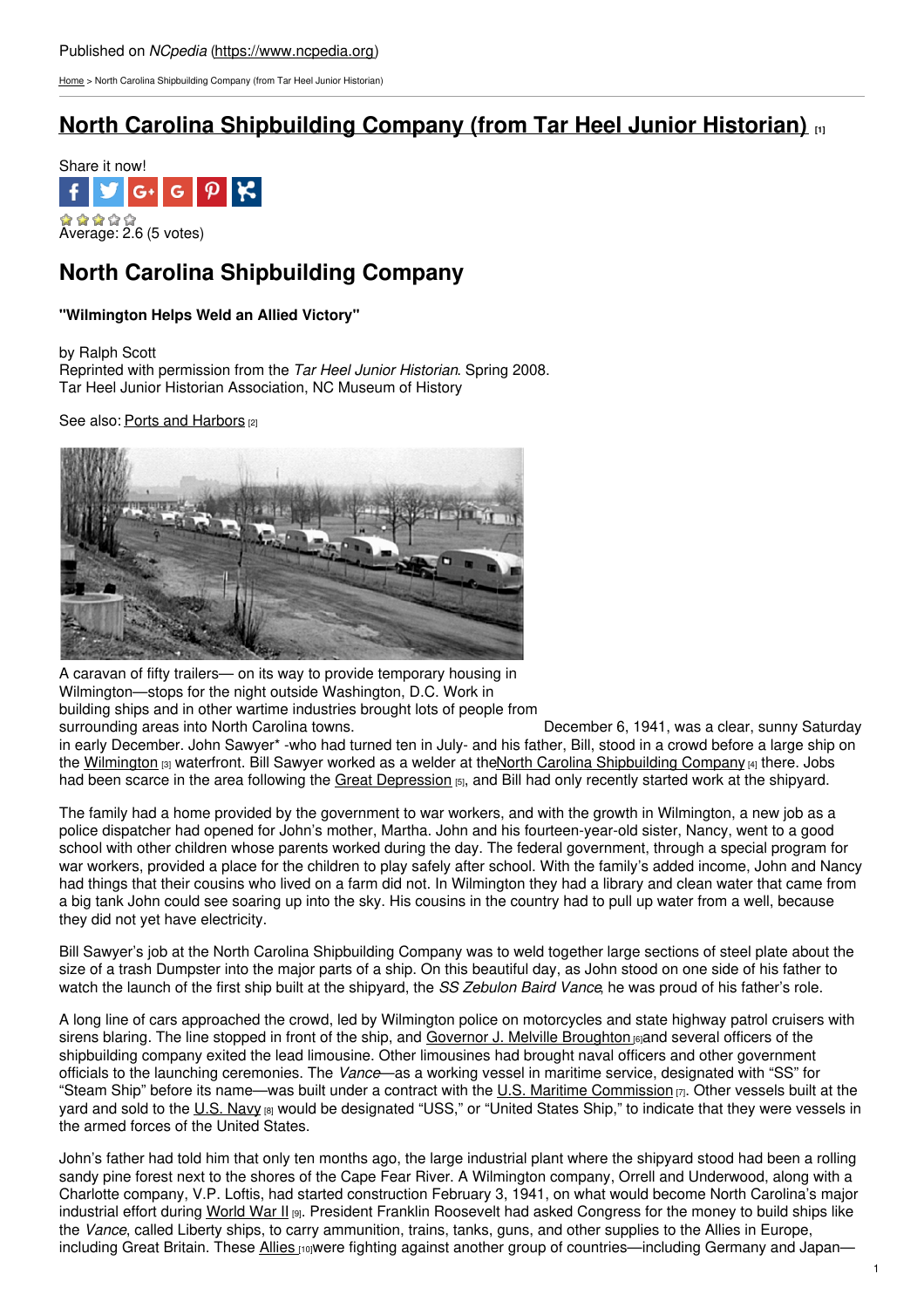called the ["Axis"](http://www.britannica.com/EBchecked/topic/46315/Axis-Powers) [11] nations. The United States was not yet at war on December 6, but this would change quickly after the Japanese navy suddenly attacked the American naval base at Pearl [Harbor](http://www.pbs.org/perilousfight/battlefield/pearl_harbor/) [12], Hawaii, the next day.

By May of 1941 the keel had been laid for the*Vance*, and Bill Sawyer had gotten a job. In the summer, welding was hot, hard work—all day, and some nights and weekends. The shipyard ran three shifts, twenty-four hours a day, seven days a week, every week of the year. (That fall, when Bill Sawyer's brother needed help bringing in the crops on the family farm, the North Carolina Shipbuilding Company did let Bill have time off to take in the [tobacco](https://www.ncpedia.org/tobacco) [13] and soybeans.) At the shipyard's peak in 1943, over 20,000 people worked there. Around 1,600 of these workers were women. Thirty percent of the workers were persons of color. Some 56 percent of the workers lived in the city of Wilmington, with hundreds of people commuting more than twenty-five miles to the yard from across southeastern North Carolina. Some workers walked from nearby houses, while most drove or rode buses.

Seven months after work began on the*Vance*, the ship was ready to be launched into th[eCape](https://www.ncpedia.org/rivers/cape-fear) Fear River [14]. The platform party walked up several flights of stairs to a small deck in front of the ship. There were speeches by Governor Broughton; Homer Ferguson, the president of the Newport News Shipbuilding and Dry Dock Company; Wilmington native Roger Williams, the president of the North Carolina Shipbuilding Company; and Emery Scott Land, the chairman of the U.S. Maritime Commission. The group then approached the ship, and the governor's wife, Alice, broke a large bottle of champagne against its bow. At the same time, shipyard workers under the *Vance* knocked out large blocks of wood called keel blocks, and the vessel began to slide into the river. Tugboats standing by let loose with shrieking steam whistles. Car horns honked, and excited spectators yelled as the *Vance* moved into the middle of the channel. The tugs towed the ship to a special pier called an "outfitting pier," where work would be finished up. After a trial run past Bald [Head](https://www.ncpedia.org/bald-head) [15] Island and out to sea, the ship would be released to the Maritime Commission.



The SS Zebulon Baird Vance, a Liberty ship, heads out into the Cape Fear River after its launching in Wilmington, N.C., on December 6, 1941. The North Carolina Shipbuilding Company built many vessels like this one during World War II.

After the *Vance* was secured to the outfitting pier, the platform party and all the other guests attended a large outdoor reception with lots of food and drink. It was the biggest party John had ever been to, and it was still going on when his mother got off work and took John and his sister home at eight o'clock that evening (several hours before the party ended). The next morning, the Sawyers went to church and came home to eat with their cousins, who had come into Wilmington to see the new ship. That afternoon, people began to run around shouting that the Japanese had attacked Pearl Harbor. Quickly, shipyard police escorted civilians out of the yard and set up a security perimeter at the main gate. Soon, America was at war.

During [World](https://www.ncpedia.org/world-war-ii) War II, [9] the North Carolina Shipbuilding Company built 243 ships for the Maritime Commission and U.S. Navy. Some 126 vessels were initially built in what was called the standard Liberty class. American shipyards constructed about 2,700 Liberty class vessels in seventeen facilities along the East, West, and Gulf coasts. Most of the vessels served during the war in convoy duty to Europe and the Soviet Union.

Starting in 1943, the North Carolina Shipbuilding Company built 117 better, faster vessels in what was called the Victory class. These were high-pressure turbine ships designed to carry American supplies across the vast expanses of the Pacific Ocean for the projected invasion of Japan in the fall of 1945. Some 543 Victory ships were built during the war, with about 32 percent of the total being constructed in North Carolina. The North Carolina Shipbuilding Company was the largest wartime industrial effort in the state. While other ship and war plants operated in the city and across the state, no other facility had as great an impact.

In January of 1945, Bill Sawyer received a notice from the local draft board that he was needed for service in the army. For a time, it looked like he would be sailing to Japan on one of the vessels he had helped build. After entering the army and going through basic training, he was transported to Hawaii in July on a passenger liner, escorted in a convoy by heavily armed navy ships. But Sawyer got news in August that the Japanese had surrendered to the Allies at a ceremony in Tokyo Bay on the deck of the battleship *Missouri*.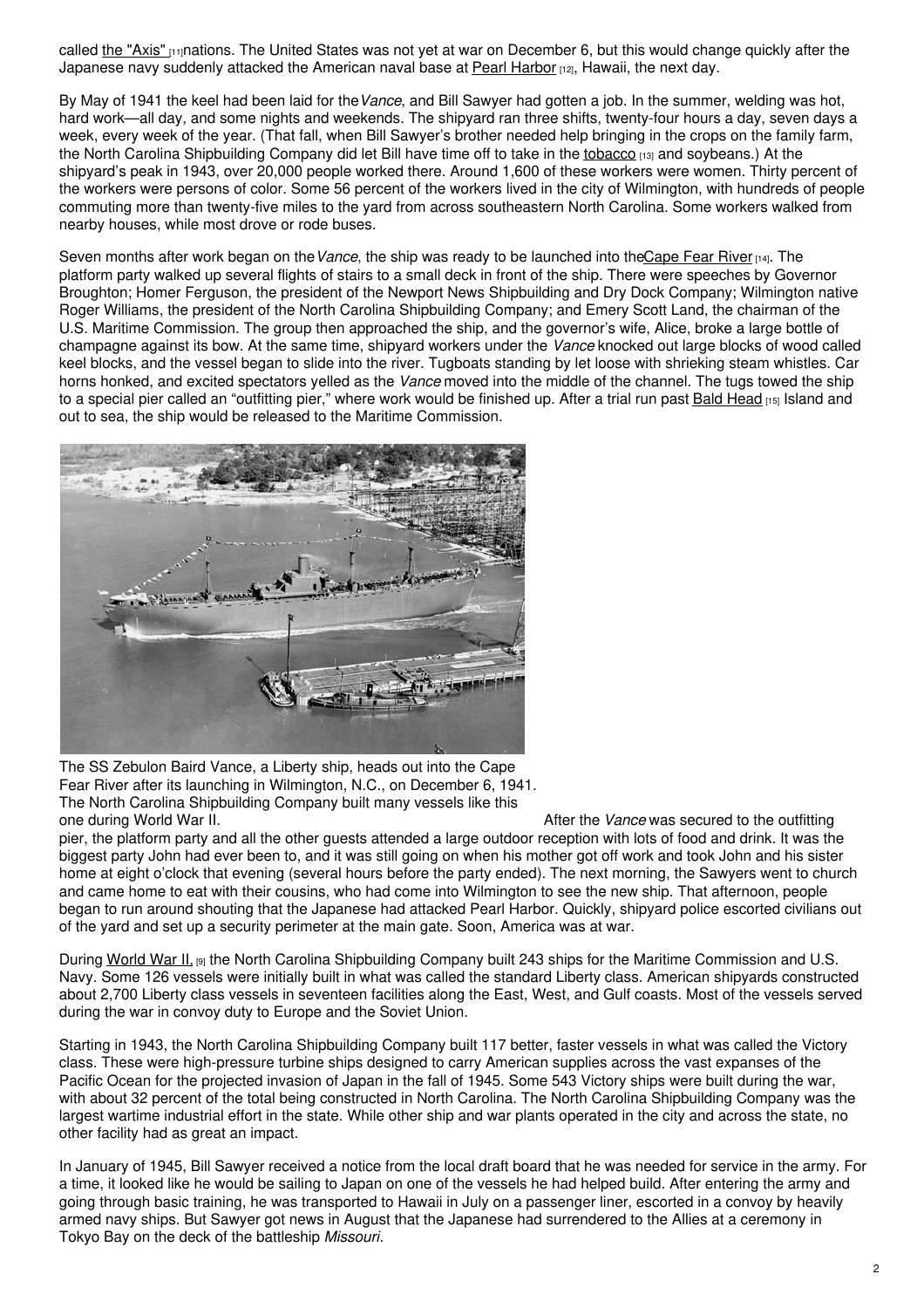He soon came home from the army. By that time, the shipyard had closed and become part of the North Carolina State Port <sub>[2]</sub>at [Wilmington.](https://www.ncpedia.org/ports-and-harbors) Having learned how to operate and repair radios in the army, Sawyer got a job with the local radio station—which was investigating a new system called television, an outgrowth of radar systems he had worked on.

The Sawyers were proud of the work that the North Carolina Shipbuilding Company had done during the war. Many of the ships came home after World War II and were anchored in the Cape Fear River and other rivers well into the 1990s. The military called some back into service during the Korean, Vietnam, and first Gulf wars. In more recent years, airplanes carry most military supplies, and there is less need for steel ships.

\*Note: John Sawyer and his family are fictional characters. But their story is typical of that of many North Carolinians who worked at the North Carolina Shipbuilding Company during World War II. And the other elements of this article are completely based on historical fact.

At the time of the publication of this article, Ralph Scott was the curator of printed books in Special Collections at Joyner Library, East Carolina University. He wrote the book The Wilmington Shipyard: Welding a Fleet for Victory in World War II.

#### **Additional Resources:**

North Carolina Ship Building Company, NC Highway Historical Marker D-96:https://www.ncdcr.gov/about/history/division[historical-resources/nc-highway-historical-marker-program/Markers.aspx?sp=search&sv=D-96%20-](https://www.ncdcr.gov/about/history/division-historical-resources/nc-highway-historical-marker-program/Markers.aspx?sp=search&sv=D-96 - NORTH CAROLINA SHIPBUILDING CO) %20NORTH%20CAROLINA%20SHIPBUILDING%20CO [4]

### **Image Credits**

"A caravan of fifty trailers— on its way to provide temporary housing in Wilmington—stops for the night outside Washington, D.C. Work in building ships and in other wartime industries brought lots of people from surrounding areas into North Carolina towns." Image from the Library of Congress, Prints and Photography Division, U.S. Farm Security Administration/Office of War Information Collections.

"The SS Zebulon Baird Vance, a Liberty ship, heads out into the Cape Fear River after its launching in Wilmington, N.C., on December 6, 1941. The North Carolina Shipbuilding Company built many vessels like this one during World War II." Image courtesy of the State Archives, North Carolina Office of Archives and History.

**Subjects:** World War II [\(1941-1945\)](https://www.ncpedia.org/category/subjects/world-war-ii) [16] [Industry](https://www.ncpedia.org/category/subjects/industry) [17] Science, [technology,](https://www.ncpedia.org/category/subjects/science) and innovations [18] [Ships](https://www.ncpedia.org/category/subjects/ships) [19] **[War](https://www.ncpedia.org/category/subjects/war)** [20] **Authors:** [Scott,](https://www.ncpedia.org/category/authors/scott-ralph) Ralph [21] **Origin - location:** [Wilmington](https://www.ncpedia.org/category/origin-location/coastal-39) [22] **From:** Tar Heel Junior [Historian,](https://www.ncpedia.org/category/entry-source/tar-heel-juni) NC Museum of History.[23]

1 January 2008 | Scott, Ralph

**Source URL:** https://www.ncpedia.org/wwii/nc-shipbuilding-company

#### **Links**

- [1] https://www.ncpedia.org/wwii/nc-shipbuilding-company
- [2] https://www.ncpedia.org/ports-and-harbors
- [3] https://www.ncpedia.org/geography/wilmington
- [4] https://www.ncdcr.gov/about/history/division-historical-resources/nc-highway-historical-marker-program/Markers.aspx?sp=search&sv=D-
- 96%20-%20NORTH%20CAROLINA%20SHIPBUILDING%20CO
- [5] https://www.ncpedia.org/history/20th-Century/great-depression
- [6] https://www.ncpedia.org/broughton-joseph-melville-research
- [7] http://www.archives.gov/research/guide-fed-records/groups/178.html
- [8] http://www.navy.mil/
- [9] https://www.ncpedia.org/world-war-ii
- [10] http://www.britannica.com/EBchecked/topic/16380/Allied-Powers
- [11] http://www.britannica.com/EBchecked/topic/46315/Axis-Powers
- [12] http://www.pbs.org/perilousfight/battlefield/pearl\_harbor/
- [13] https://www.ncpedia.org/tobacco
- [14] https://www.ncpedia.org/rivers/cape-fear
- [15] https://www.ncpedia.org/bald-head
- [16] https://www.ncpedia.org/category/subjects/world-war-ii
- [17] https://www.ncpedia.org/category/subjects/industry
- [18] https://www.ncpedia.org/category/subjects/science
- [19] https://www.ncpedia.org/category/subjects/ships